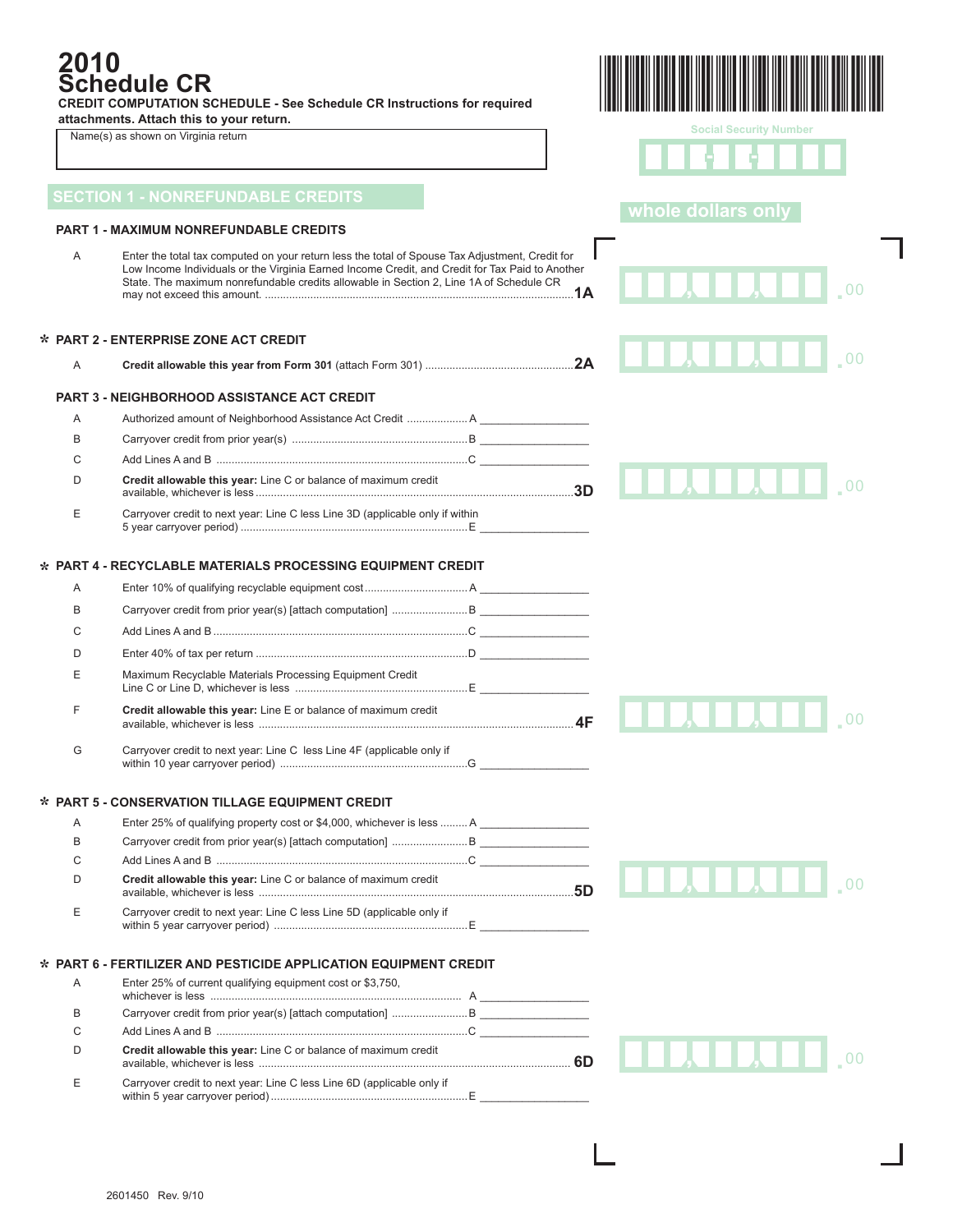## Schedule CR (2010) Page 2

|        | Schedule CR (2010) Page 2                                                                                                                              |                               |                |
|--------|--------------------------------------------------------------------------------------------------------------------------------------------------------|-------------------------------|----------------|
|        | Name(s) as shown on Virginia return                                                                                                                    | <b>Social Security Number</b> |                |
|        |                                                                                                                                                        |                               |                |
|        | <b>PART 7 - RENT REDUCTION PROGRAM CREDIT</b>                                                                                                          |                               |                |
| A      |                                                                                                                                                        |                               |                |
| B      |                                                                                                                                                        |                               |                |
| С      |                                                                                                                                                        |                               |                |
| D      | Credit allowable this year: Line C or balance of maximum credit                                                                                        |                               |                |
| E      | Carryover credit to next year: Line C less Line 7D (applicable only if                                                                                 |                               |                |
|        | $\star$ PART 8 - CLEAN-FUEL VEHICLE AND VEHICLE EMISSIONS TESTING EQUIPMENT CREDITS                                                                    |                               |                |
|        | <b>Clean-Fuel Vehicle and Qualified Electric Vehicle Credit</b>                                                                                        |                               |                |
| Α      | Qualifying Electric Vehicle - Enter 10% of the cost used to<br>compute the credit under IRC § 30 for qualifed electric vehicles  A                     |                               |                |
| В      |                                                                                                                                                        |                               |                |
| С      |                                                                                                                                                        |                               |                |
| D      | Credit allowable this year: Line C or balance of maximum credit                                                                                        |                               |                |
| E      | Carryover credit to next year: Line C less Line 8D (applicable only if                                                                                 |                               |                |
|        | Vehicle emissions testing equipment credit                                                                                                             |                               |                |
| F      | Enter 20% of the purchase or lease price paid during the year for                                                                                      |                               |                |
| G      |                                                                                                                                                        |                               |                |
| н      |                                                                                                                                                        |                               |                |
|        | Enter the amount from Line H or the balance of maximum credit                                                                                          |                               |                |
| J      | Carryover credit to next year; Line H less Line 8I (only if within                                                                                     |                               |                |
| A      | <b>PART 9 - MAJOR BUSINESS FACILITY JOB TAX CREDIT</b><br>Current credit amount authorized by the Department of Taxation                               |                               |                |
| B      |                                                                                                                                                        |                               |                |
| C      |                                                                                                                                                        |                               |                |
| D      | Credit allowable this year: Line C or the balance of the maximum                                                                                       |                               | 0 <sup>0</sup> |
| E      |                                                                                                                                                        |                               |                |
| $\ast$ | <b>PART 10 - FOREIGN SOURCE RETIREMENT INCOME TAX CREDIT</b>                                                                                           |                               |                |
| Α      | Qualifying taxable income on which the tax in the foreign                                                                                              |                               |                |
| B      |                                                                                                                                                        |                               |                |
| C      | Qualifying tax paid to the foreign country.                                                                                                            |                               |                |
|        |                                                                                                                                                        |                               |                |
| D      |                                                                                                                                                        |                               |                |
| E      | Income percentage. Divide Line A by Line B. Compute to one decimal<br>place, not to exceed 100%. For example, 0.3163 becomes 31.6%  E ________________ |                               |                |
| F      |                                                                                                                                                        |                               |                |
| G      | Credit allowable this year: Enter the lesser of Line C or Line F,                                                                                      |                               |                |
|        | <b>PART 11 - HISTORIC REHABILITATION TAX CREDIT</b>                                                                                                    |                               |                |
| Α      |                                                                                                                                                        |                               |                |
| B      |                                                                                                                                                        |                               |                |
| С      |                                                                                                                                                        |                               |                |
| D      |                                                                                                                                                        |                               |                |
| E      | Credit allowable this year: Enter the amount from Line D or the                                                                                        |                               |                |
| F      | Carryover credit to next year: Line D less                                                                                                             |                               |                |
|        |                                                                                                                                                        |                               |                |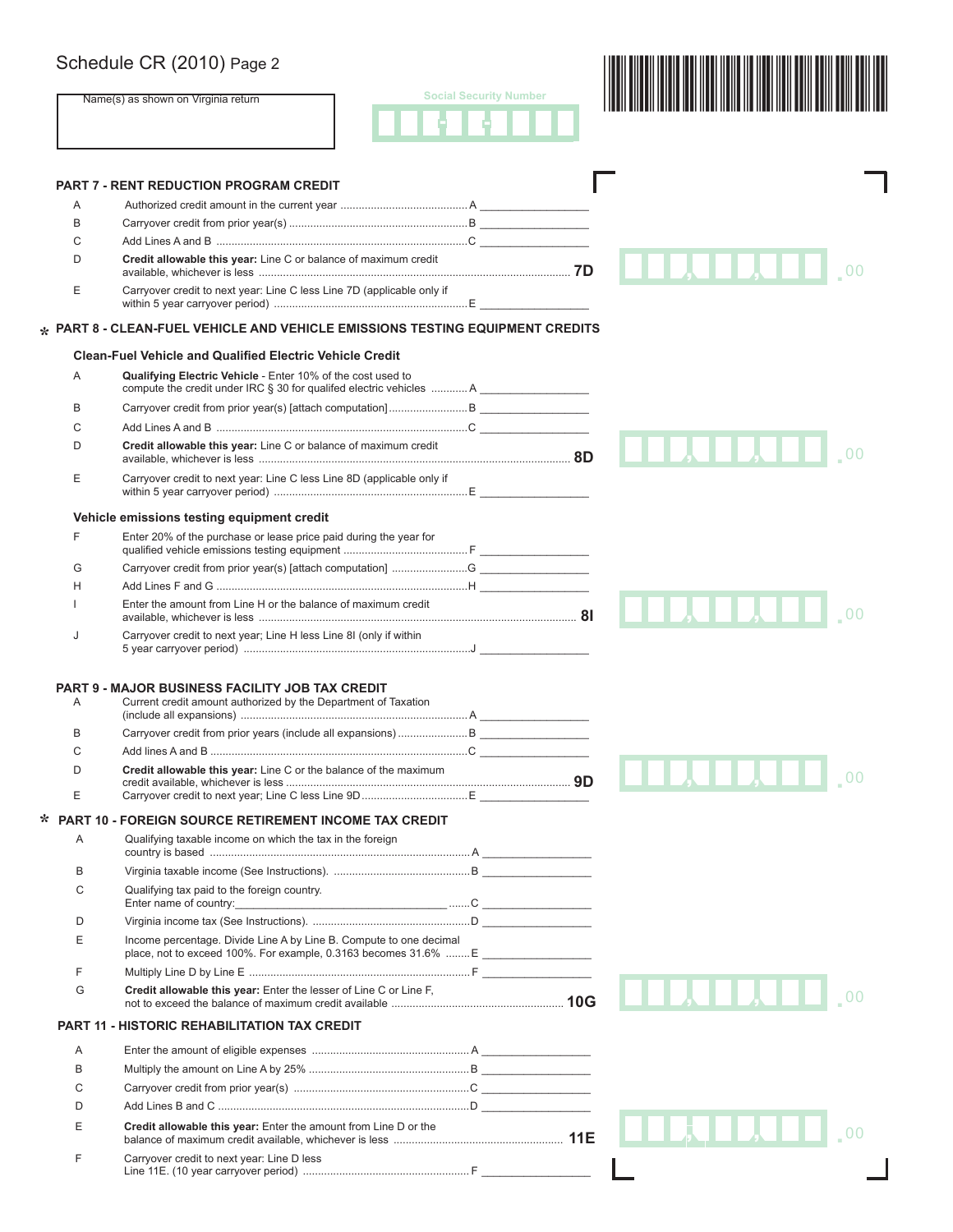|        | Schedule CR (2010) Page 3                                                                                                                                                                              |                               |  |
|--------|--------------------------------------------------------------------------------------------------------------------------------------------------------------------------------------------------------|-------------------------------|--|
|        | Name(s) as shown on Virginia return                                                                                                                                                                    | <b>Social Security Number</b> |  |
|        |                                                                                                                                                                                                        |                               |  |
|        | <b>PART 12 - DAY-CARE FACILITY INVESTMENT TAX CREDIT</b>                                                                                                                                               |                               |  |
| A      |                                                                                                                                                                                                        |                               |  |
| В      |                                                                                                                                                                                                        |                               |  |
| С      |                                                                                                                                                                                                        |                               |  |
| D      | Credit allowable this year: Enter the amount from Line C or the                                                                                                                                        |                               |  |
| Е      | Carryover credit to next year: Line C less Line 12D.                                                                                                                                                   |                               |  |
|        | <b>PART 13 - LOW-INCOME HOUSING CREDIT</b>                                                                                                                                                             |                               |  |
| Α      |                                                                                                                                                                                                        |                               |  |
| B      |                                                                                                                                                                                                        |                               |  |
| C      |                                                                                                                                                                                                        |                               |  |
| D      | Credit allowable this year: Enter amount from Line C or                                                                                                                                                |                               |  |
| E      | Carryover credit to next year: Line C less Line 13D                                                                                                                                                    |                               |  |
|        | * PART 14 - AGRICULTURAL BEST MANAGEMENT PRACTICES TAX CREDIT                                                                                                                                          |                               |  |
| A      |                                                                                                                                                                                                        |                               |  |
| B      |                                                                                                                                                                                                        |                               |  |
| C      |                                                                                                                                                                                                        |                               |  |
| D      | Credit allowable this year: Enter amount from Line C or the                                                                                                                                            |                               |  |
| E      | Carryover credit to next year: Line C less Line 14D                                                                                                                                                    |                               |  |
|        | PART 15 - QUALIFIED EQUITY AND SUBORDINATED DEBT INVESTMENTS TAX CREDIT                                                                                                                                |                               |  |
|        | <b>SPOUSE</b>                                                                                                                                                                                          | YOU                           |  |
| Α      | Credit amount authorized by the                                                                                                                                                                        |                               |  |
| B      |                                                                                                                                                                                                        |                               |  |
| C      |                                                                                                                                                                                                        |                               |  |
| D      | Credit allowable this year:<br>Your credit: Enter the amount from Line C, YOU column or the<br>balance of maximum credit available, whichever is less (not to exceed                                   |                               |  |
|        | Be sure to claim the proper credit on the total lines                                                                                                                                                  |                               |  |
| Е      | Spouse's credit: Enter the amount from Line C, SPOUSE column or the                                                                                                                                    |                               |  |
|        | balance of maximum credit available, whichever is less (not to exceed                                                                                                                                  |                               |  |
| F      | Carryover credit to next year:<br>Line C less Line 15D and/or Line 15E                                                                                                                                 |                               |  |
|        | <b>PART 16 - WORKER RETRAINING TAX CREDIT</b>                                                                                                                                                          |                               |  |
|        |                                                                                                                                                                                                        |                               |  |
| A      | Enter amount of Worker Retraining Tax Credit authorized by the                                                                                                                                         |                               |  |
|        |                                                                                                                                                                                                        |                               |  |
| В      |                                                                                                                                                                                                        |                               |  |
| С<br>D | Credit allowable this year: Enter the amount from Line C or the                                                                                                                                        |                               |  |
| Е      | Carryover credit to next year: Line C less Line 16D                                                                                                                                                    |                               |  |
|        |                                                                                                                                                                                                        |                               |  |
| Α      | PART 17 - WASTE MOTOR OIL BURNING EQUIPMENT CREDIT<br>Enter 50% of the purchase price paid during the taxable year for equip-<br>ment used exclusively for burning waste motor oil at your facility  A |                               |  |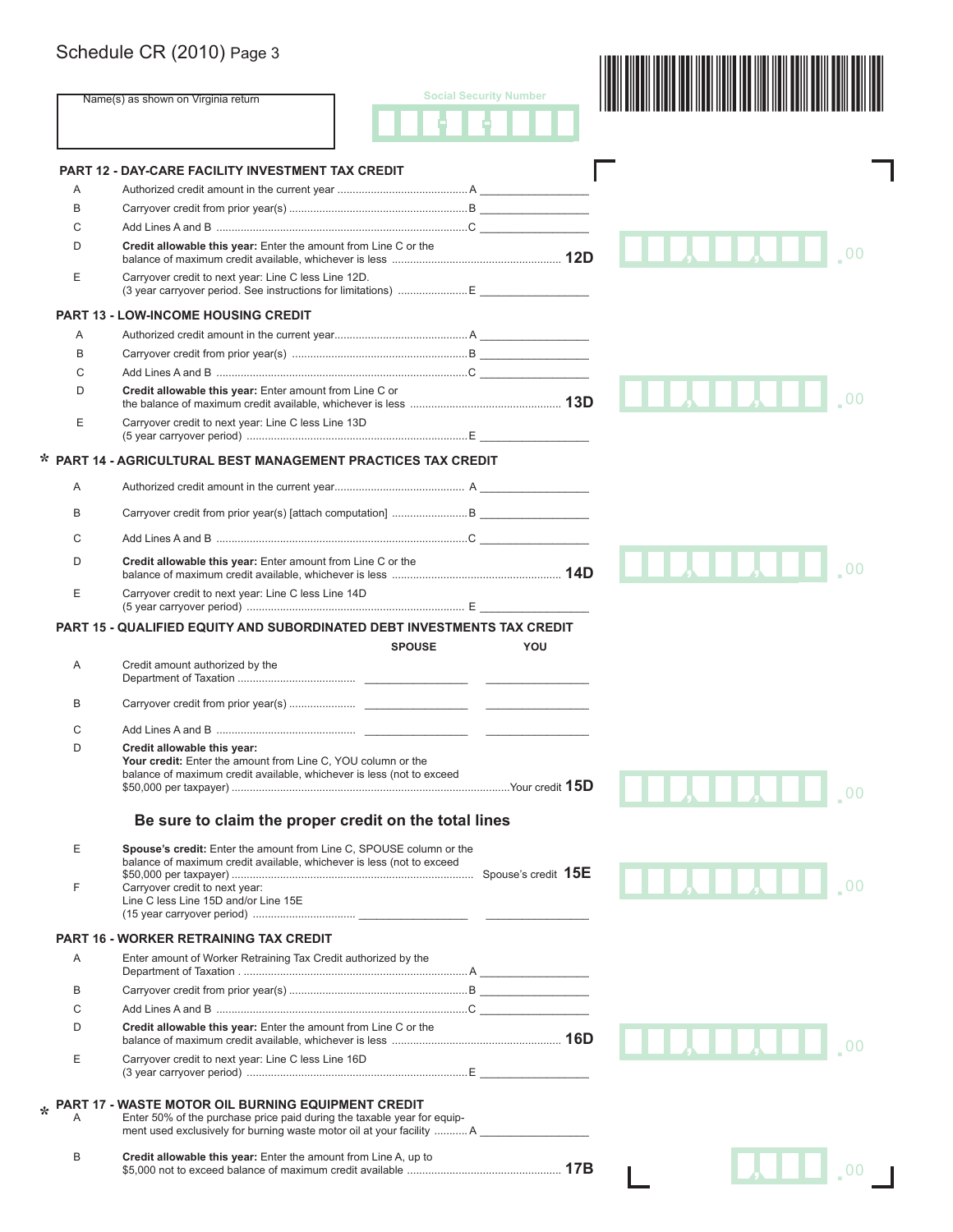Name(s) as shown on Virginia return





|   | <b>PART 18 - CREDIT FOR PURCHASE OF LONG-TERM CARE INSURANCE</b>                                                                                                  | <b>Months Covered</b> |
|---|-------------------------------------------------------------------------------------------------------------------------------------------------------------------|-----------------------|
|   | Enter the date policy was issued to you. Issue date must be                                                                                                       | You                   |
|   | Enter the date policy was issued to your spouse. Issue date must be                                                                                               | <b>Spouse</b>         |
| Α | If the policy for which you are claiming the credit was purchased prior to 1/01/10,<br>enter the amount of the premiums paid for the first 12 months of coverage. |                       |
| В |                                                                                                                                                                   |                       |
| C |                                                                                                                                                                   |                       |
| D | Subtract Line C from Line B. This is the maximum amount of credit<br>that you may claim for 2010. If Line C is equal to Line B, you may                           |                       |
| Ε |                                                                                                                                                                   |                       |
| F |                                                                                                                                                                   |                       |
| G | Enter the amount from Line D (if completed) or line F.                                                                                                            |                       |
| Н |                                                                                                                                                                   |                       |
| ı |                                                                                                                                                                   |                       |
| J | Credit allowable this year: Enter the amount from Line I or the                                                                                                   | <b>LIAILL</b>         |
| K | Carryover credit to next year: Line I minus                                                                                                                       |                       |
|   | <b>PART 19 - BIODIESEL AND GREEN DIESEL FUELS TAX CREDIT</b>                                                                                                      |                       |
| Α | Enter the amount of Biodiesel and Green Diesel Fuels Tax<br>authorized by the Virginia Department of Taxation or the                                              |                       |
| В |                                                                                                                                                                   |                       |
| C |                                                                                                                                                                   |                       |
|   |                                                                                                                                                                   |                       |
| D |                                                                                                                                                                   |                       |
| Ε |                                                                                                                                                                   |                       |
| F | Credit allowable this year: Enter the amount from Line E                                                                                                          |                       |
| G | Carryover credit to next year: Line E less Line 19F                                                                                                               |                       |
|   | PART 20 - LIVABLE HOME TAX CREDIT (formerly Home Accessibility Credit)                                                                                            |                       |
| Α | Enter the amount of the Livable Home Tax Credit authorized<br>by the Department of Housing and Community Development  A                                           |                       |
| B |                                                                                                                                                                   |                       |
| C |                                                                                                                                                                   |                       |
| D | Credit allowable this year: Enter the amount from Line C                                                                                                          |                       |
| Ε | Carryover credit to next year: Line C less Line 20D                                                                                                               |                       |
|   | <b>PART 21 - RIPARIAN WATERWAY BUFFER TAX CREDIT</b>                                                                                                              |                       |
| A | Enter the amount of Riparian Waterway Buffer Tax Credit                                                                                                           |                       |
|   |                                                                                                                                                                   |                       |
| В |                                                                                                                                                                   |                       |
| C |                                                                                                                                                                   |                       |
| D | Credit allowable this year: Enter the amount from Line C                                                                                                          |                       |
|   |                                                                                                                                                                   |                       |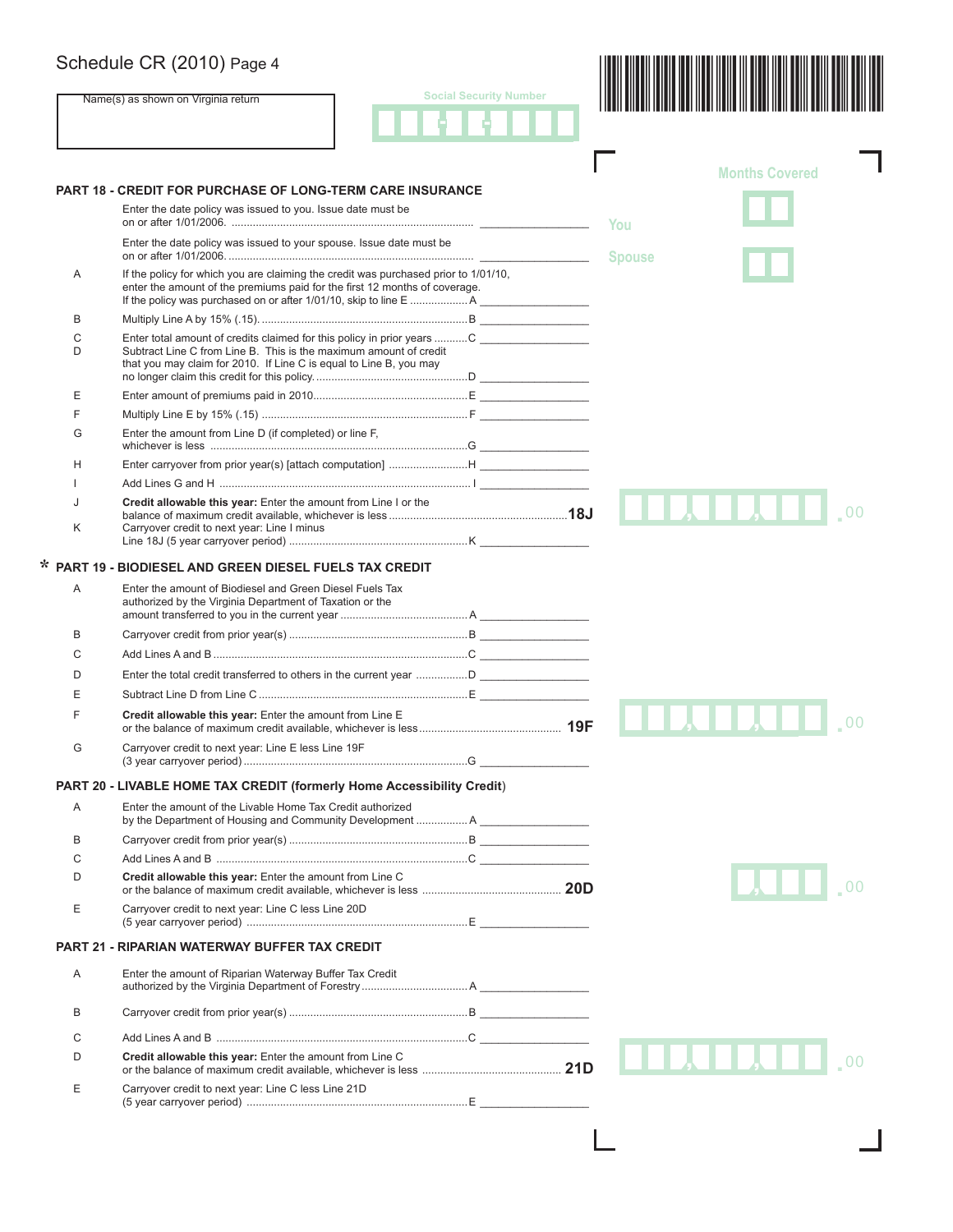Name(s) as shown on Virginia return

|  | <b>Social Security Number</b> |  |
|--|-------------------------------|--|
|  |                               |  |



| A  | <b>PART 22 - LAND PRESERVATION TAX CREDIT</b><br><b>SPOUSE</b><br>Credit amount authorized or the amount                                                                                                                                                           | YOU |                                                                              |
|----|--------------------------------------------------------------------------------------------------------------------------------------------------------------------------------------------------------------------------------------------------------------------|-----|------------------------------------------------------------------------------|
| B  |                                                                                                                                                                                                                                                                    |     |                                                                              |
| С  |                                                                                                                                                                                                                                                                    |     |                                                                              |
| D  | Total credit transferred to others in                                                                                                                                                                                                                              |     |                                                                              |
| Ε  |                                                                                                                                                                                                                                                                    |     |                                                                              |
| F  | Credit allowable this year:                                                                                                                                                                                                                                        |     |                                                                              |
|    | Your credit: Enter the amount from Line E, YOU column<br>or the balance of maximum credit available, whichever is less                                                                                                                                             |     |                                                                              |
|    | Be sure to claim the proper credit on the total lines                                                                                                                                                                                                              |     |                                                                              |
| G  | Spouse's credit: : Enter the amount from Line E, SPOUSE column<br>or the balance of maximum credit available, whichever is less                                                                                                                                    |     |                                                                              |
| H  | Carryover credit to next year: Line E less                                                                                                                                                                                                                         |     |                                                                              |
|    | <b>PART 23 - COMMUNITY OF OPPORTUNITY TAX CREDIT</b>                                                                                                                                                                                                               |     |                                                                              |
| Α  | Enter the amount of credit authorized by the                                                                                                                                                                                                                       |     |                                                                              |
| B  |                                                                                                                                                                                                                                                                    |     |                                                                              |
|    |                                                                                                                                                                                                                                                                    |     |                                                                              |
| D  | Credit allowable this year: Enter amount from Line C or                                                                                                                                                                                                            |     | 1   J. 1   1                                                                 |
| Ε  | Carryover credit to next year: Line C less Line 23D                                                                                                                                                                                                                |     |                                                                              |
|    | <b>PART 24 - GREEN JOBS CREATION TAX CREDIT</b>                                                                                                                                                                                                                    |     |                                                                              |
| Α  | Enter the total eligible credit amount for each green job                                                                                                                                                                                                          |     |                                                                              |
| B  |                                                                                                                                                                                                                                                                    |     |                                                                              |
| C  |                                                                                                                                                                                                                                                                    |     |                                                                              |
| D  | Credit allowable this year: Enter the amount from Line C                                                                                                                                                                                                           |     |                                                                              |
| Е  | Carryover credit to next year: Line C less Line 24D                                                                                                                                                                                                                |     |                                                                              |
|    | <b>PART 25 - POLITICAL CONTRIBUTIONS CREDIT</b>                                                                                                                                                                                                                    |     |                                                                              |
| Α  | Enter 50% of the amount of eligible political contributions. Credit is                                                                                                                                                                                             |     |                                                                              |
| B  | Credit allowable this year: Enter the amount from Line A                                                                                                                                                                                                           |     |                                                                              |
|    | <b>SECTION 2 - TOTAL NONREFUNDABLE CREDITS</b>                                                                                                                                                                                                                     |     |                                                                              |
| А. | PART 1 - TOTAL NONREFUNDABLE CREDITS<br>Add Lines 2A, 3D, 4F, 5D, 6D, 7D, 8D, 8I, 9D, 10G, 11E, 12D, 13D, 14D,<br>15D, 15E, 16D, 17B, 18J, 19F, 20D, 21D, 22F, 22G, 23D, 24D, and 25B.<br>If you have claimed more than the maximum allowed nonrefundable credits, |     | $\blacksquare$ , $\blacksquare$ , $\blacksquare$ , $\blacksquare$ , $\ldots$ |

L.

 $\mathbb{R}$